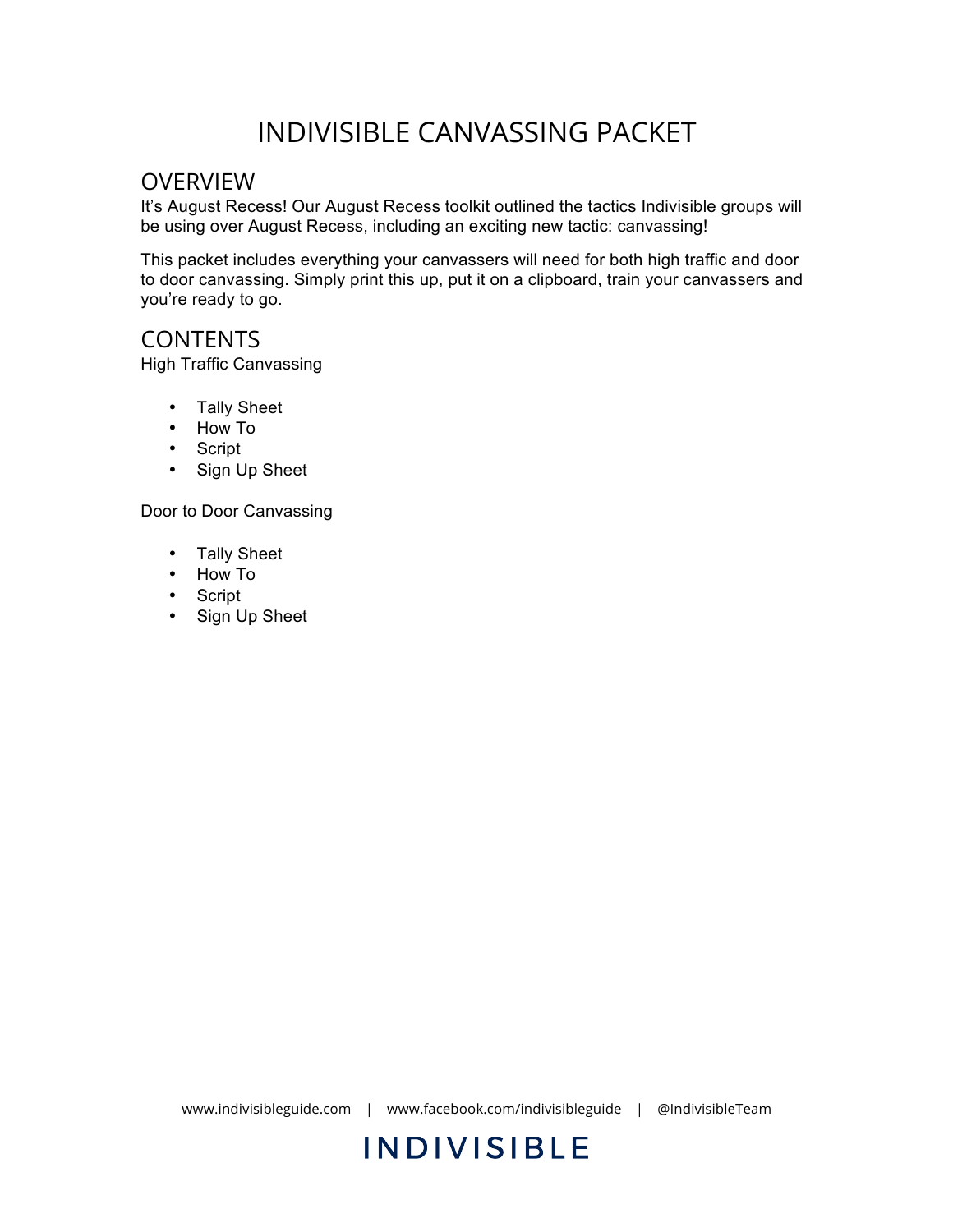## HIGH TRAFFIC CANVASS: TALLY SHEET

Name \_\_\_\_\_\_\_\_\_\_\_\_\_\_\_\_\_\_\_\_\_\_\_\_\_\_\_\_\_\_\_\_\_\_\_\_\_\_\_\_\_\_\_\_\_\_\_\_\_\_\_\_\_\_\_ Email **Email Email Exercise 2.2 (2004) Email Email** 

Phone Number **Example 20** 

| <b>People Talked To</b> | <b>Volunteers Recruited</b> |  |
|-------------------------|-----------------------------|--|
|                         |                             |  |
|                         |                             |  |
|                         |                             |  |

What is a good story from your time canvassing?

What hook was the best way to engage people?

How was your location? Was there a lot of foot traffic? Would you recommend it for the future?

When will you next join us for an event?

www.indivisibleguide.com | www.facebook.com/indivisibleguide | @IndivisibleTeam

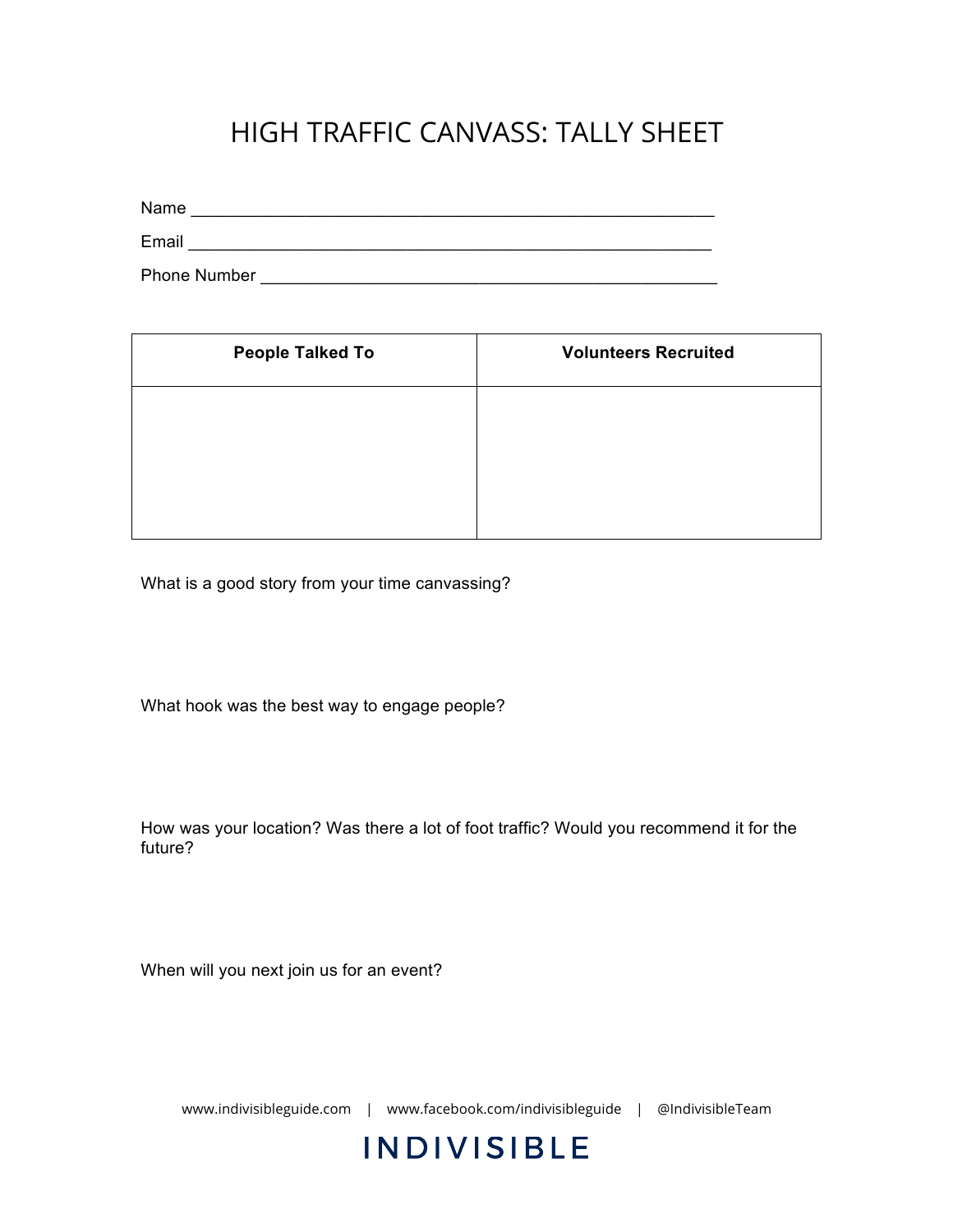# HIGH TRAFFIC CANVASS: HOW TO

### **OVERVIEW**

The most effective and impactful way to have a conversation with a constituent continues to be face to face. Over the summer there are countless opportunities to talk to a lot of constituents all in one place—whether at a festival, community BBQ, parade or other community event.

High Traffic Canvassing simply means going to these areas where there is high foot traffic and having conversations with passersby. The conversations are similar to those you have during door to door canvassing, but instead of knocking on doors, you engage folks in conversation as they walk by.

### HIGH TRAFFIC CANVASSING HOW TO

- 1. **Come prepared.** Grab a clipboard, a pen, water and snacks to get you through your shift.
- 2. **Put on a smile.** It may sound silly, but having the right mindset and a positive energy will make a big difference in your conversations and will make passerby more likely to stop.
- 3. **Ask everyone.** You should attempt to engage with every person that walks by. Be assumptive that they're going to stop (even though you know lots of people won't). If you're in a really busy area, you may want to have a partner so that you don't miss anyone. Try to make eye contact and start with a friendly wave and a greeting from 10-15 feet away.
- 4. **Practice your hook.** Chances are most of the folks you want to talk to are on their way somewhere, so you're going to need to give them a reason to stop. Try to avoid yes or no questions and get creative. "We're working to stop TrumpCare, come check it out," etc.
- 5. **It's OK to get a lot of nos.** If you're getting a lot of nos, don't worry about it. Canvassing is sort of like panning for gold, so keep it up! You're going to be talking to a lot of people, so you'll find a lot who you'll have a great conversation with, but plenty who won't want to stop. Don't be discouraged! Keep your smile and keep talking to people.
- **6. Perfect your ask.** Once you start a conversation, you're asking constituents to call their MoC. You're also asking folks to come to an Indivisible meeting. Lastly, you're handing them a flyer on our work. Giving folks the flyers is important because we want one of them to find its way back to MoC's staffers, so they know what we're doing. It's nice to keep a little tick sheet where you keep track of how many folks you've stopped, how many called their MoC, and how many commit to checking out your group, so you can see how well you're doing!
- 7. **Don't spend time with people who don't agree with you.** We have a lot to do and only 16% of people approve of Trumpcare. No need to spend time with folks who don't agree, you have better things to do. If someone starts to really disagree, it's OK to end the conversation quickly with "I guess we'll agree to disagree," or "OK, sounds like we're on opposite sides of this, and we can both get on with our day!" No need to draw things out!

www.indivisibleguide.com | www.facebook.com/indivisibleguide | @IndivisibleTeam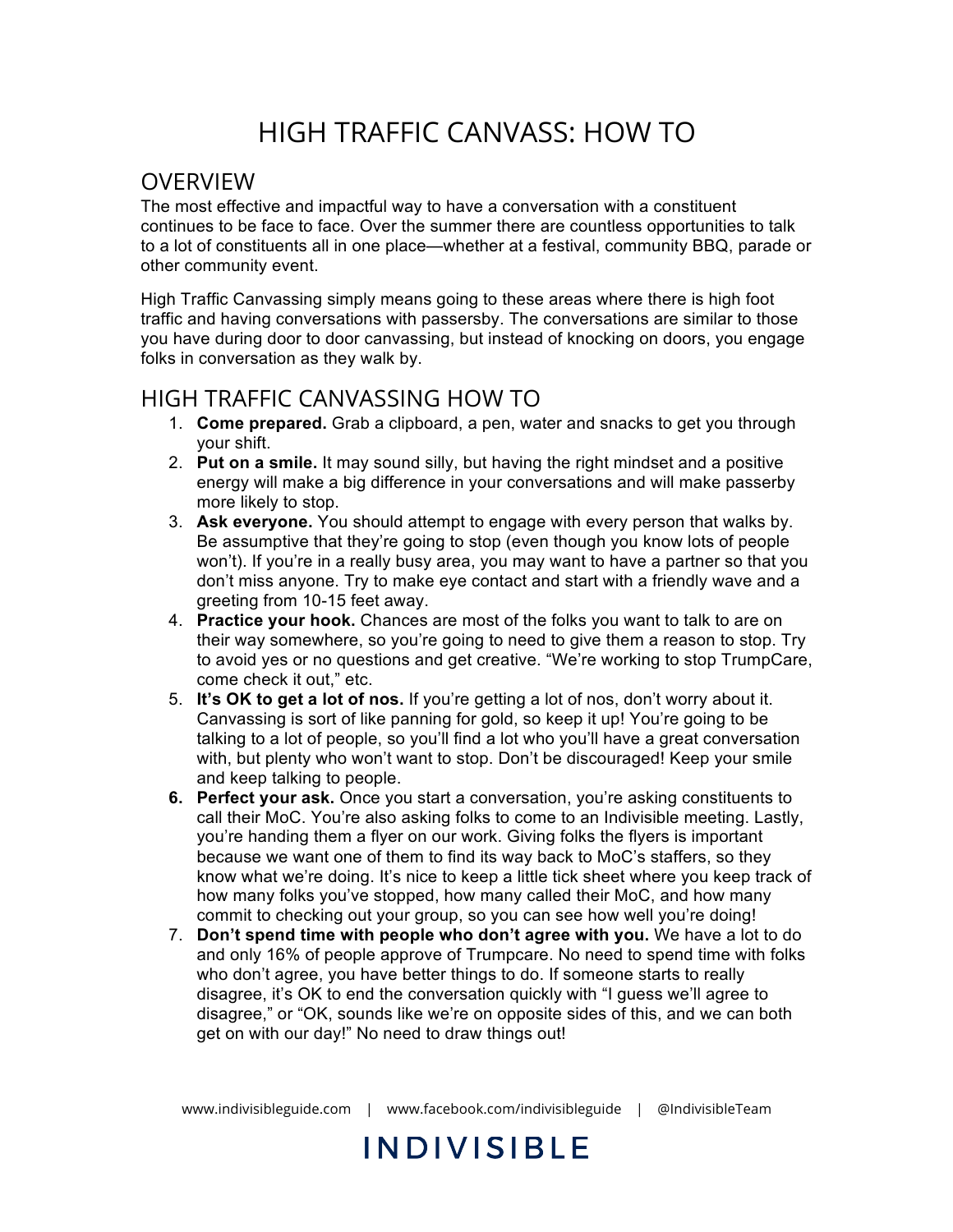- 8. **Approach groups and stragglers.** If the foot traffic dies down, you should approach folks who are lingering in the area. Folks who are in line are great for this, they're just standing around. Though it may be slightly intimidating to go up to a group for the first time, these may be some of your best conversations because you're hitting multiple people at once and they're not on the way anywhere so they'll have more time to talk.
- 9. **Debrief.** Debrief when you get back. What went well? What can you do better next time?

### DOS AND DON'TS

| Do                                                                                                                                                                                                                                                                                                      | Don't                                                                                                                                                                          |
|---------------------------------------------------------------------------------------------------------------------------------------------------------------------------------------------------------------------------------------------------------------------------------------------------------|--------------------------------------------------------------------------------------------------------------------------------------------------------------------------------|
| Have fun!<br>$\bullet$<br>Ask everyone who walks by<br>٠<br>Be persistent and assumptive<br>٠<br>Try out different hooks and share<br>$\bullet$<br>best practices with your group<br>Take photos and tweet them at<br>$\bullet$<br>your MoC and @indivisibleteam<br>about your high-traffic canvassing. | Assume people don't want to talk to<br>$\bullet$<br>vou<br>Wait for passersbys to approach<br>$\bullet$<br>vou<br>Keep talking to people who<br>$\bullet$<br>disagree with you |

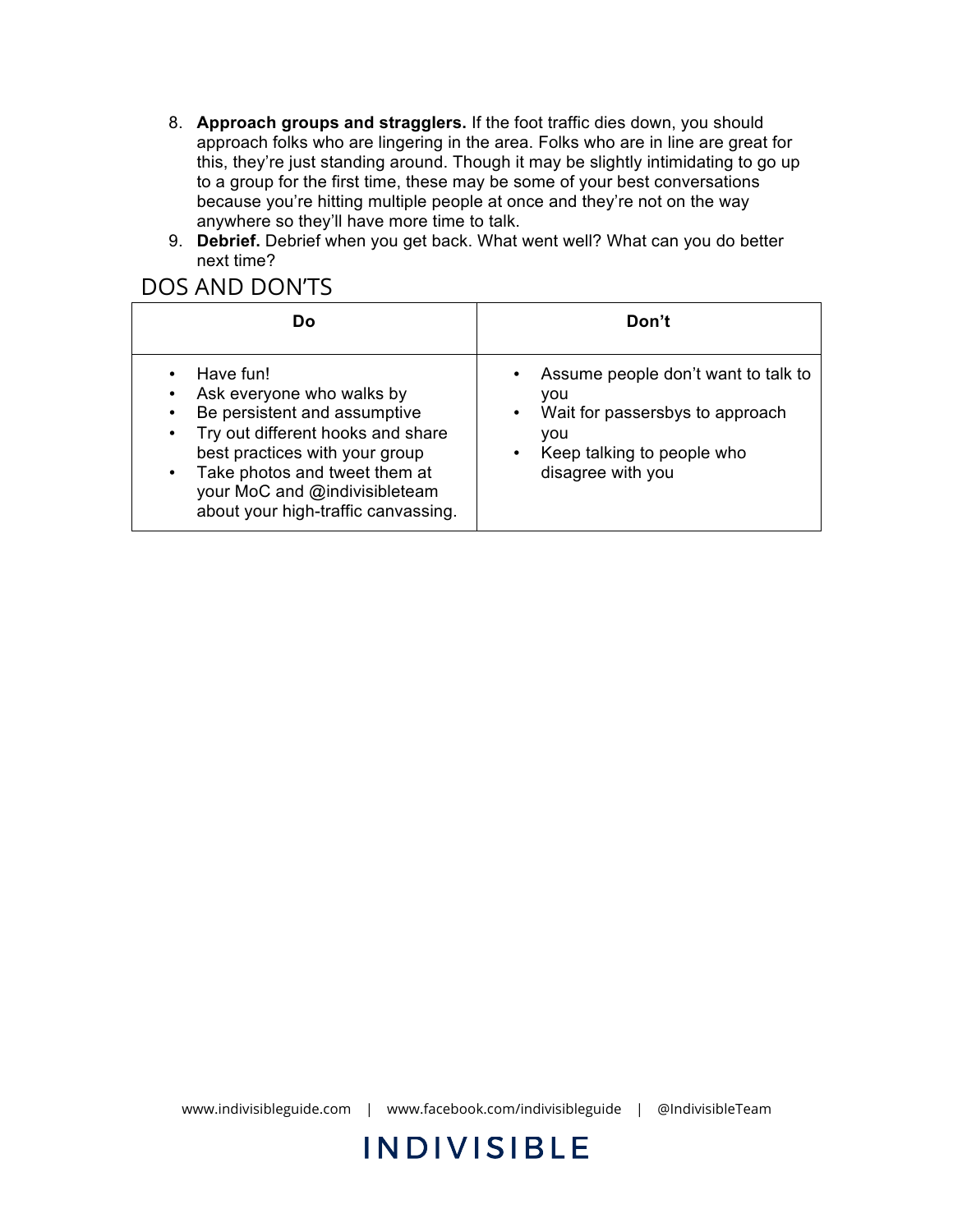## HIGH TRAFFIC CANVASS: SCRIPT

**Hook:** Hi, how are you? Did you hear how your Member of Congress (MoC) voted on TrumpCare? *(get creative here and try out a couple of different hooks to get folks to stop)*

My name is *your name* and I'm a group member of *Indivisible group name*. I'm out here today because I'm from *insert city/town* and wanted to let fellow constituents know about how *MoC's name* voted on the recent TrumpCare bill.

#### **If your MoC voted yes on TrumpCare:**

[MoC Name] voted in favor of this bill. That means instead of standing with you, your MoC stood with Trump, Mitch McConnell, and the billionaires who would have gotten massive tax cut as a result of the bill. [S/he] chose to endanger your care, plain and simple. We're going to be holding the Senate's TrumpCare supporters accountable for their votes.

#### **If your MoC voted no on TrumpCare:**

[MoC Name] voted against this bill. That means your MoC stood with you and stood up against Trump, Mitch McConnell, and the billionaires who would have gotten a massive tax cut as a result of the bill. They chose to listen to their voters, but our work isn't done. As long as Congress is willing to consider a bill like TrumpCare, we need to keep up pressure on all of our representatives to remind them that we should never get this close to losing our health care again.

#### **Ask 1: Can you commit to calling** *insert MoC* **today to tell them how you felt about their TrumpCare vote?**

*If yes:* Great, your voice will make a real difference! You can find more information on this flyer and it includes a script to call the office. [*Hand flyer]*

*If maybe:* We defeated TrumpCare in July thanks to an outpouring of constituent pressure. Your call will make a really big difference and only takes a few minutes. Can we count on you to hold your MoC accountable? [*Hand flyer]* 

*If no/in favor of Trumpcare:* Thanks so much for your time. Have a good day.

#### **Ask 2: We need more folks like you who care about their community to join our Indivisible group. Can we count on you to join us for our next event?**

*If yes:* Great, we're really excited to have you join our group! Can you write down your name, number and email on this sign up sheet so that we can follow up about our next events?

*If maybe:* Our group has been making a big difference already and we would really benefit to having more folks on board. Can you write down your name, number and email so that we can let you know about the next event in case you can make it?

*If no/in favor of Trumpcare:* Thanks so much for your time. Have a good day.

www.indivisibleguide.com | www.facebook.com/indivisibleguide | @IndivisibleTeam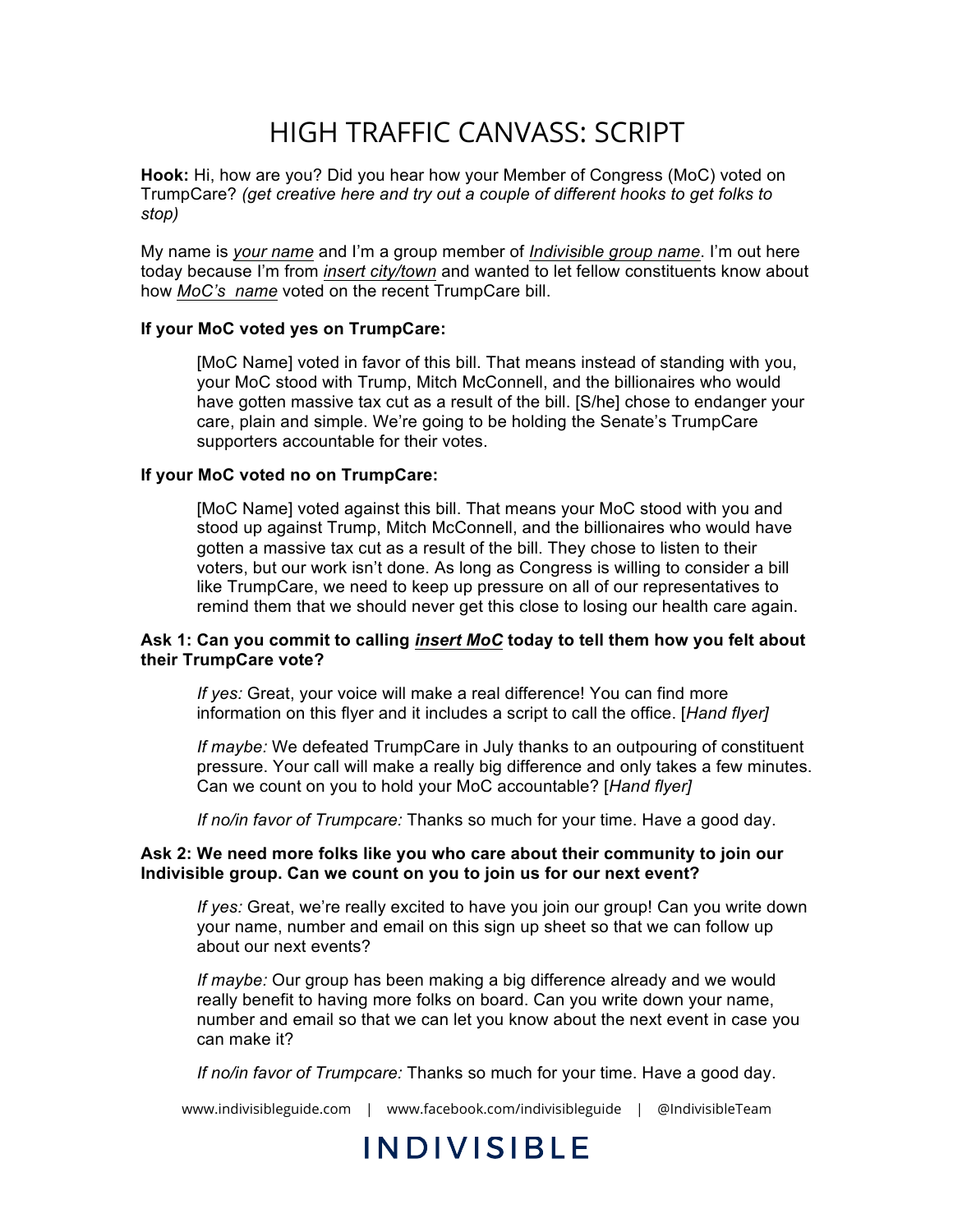# HIGH TRAFFIC CANVASS: SIGN UP SHEET

As you talk to constituents, have them fill out their information on this sheet:

| <b>Name</b> | Email | Cell | <b>Complete</b><br><b>Action</b> | Join<br>Group |
|-------------|-------|------|----------------------------------|---------------|
|             |       |      |                                  |               |
|             |       |      |                                  |               |
|             |       |      |                                  |               |
|             |       |      |                                  |               |
|             |       |      |                                  |               |
|             |       |      |                                  |               |
|             |       |      |                                  |               |
|             |       |      |                                  |               |
|             |       |      |                                  |               |
|             |       |      |                                  |               |
|             |       |      |                                  |               |
|             |       |      |                                  |               |
|             |       |      |                                  |               |
|             |       |      |                                  |               |
|             |       |      |                                  |               |
|             |       |      |                                  |               |
|             |       |      |                                  |               |
|             |       |      |                                  |               |
|             |       |      |                                  |               |
|             |       |      |                                  |               |
|             |       |      |                                  |               |

www.indivisibleguide.com | www.facebook.com/indivisibleguide | @IndivisibleTeam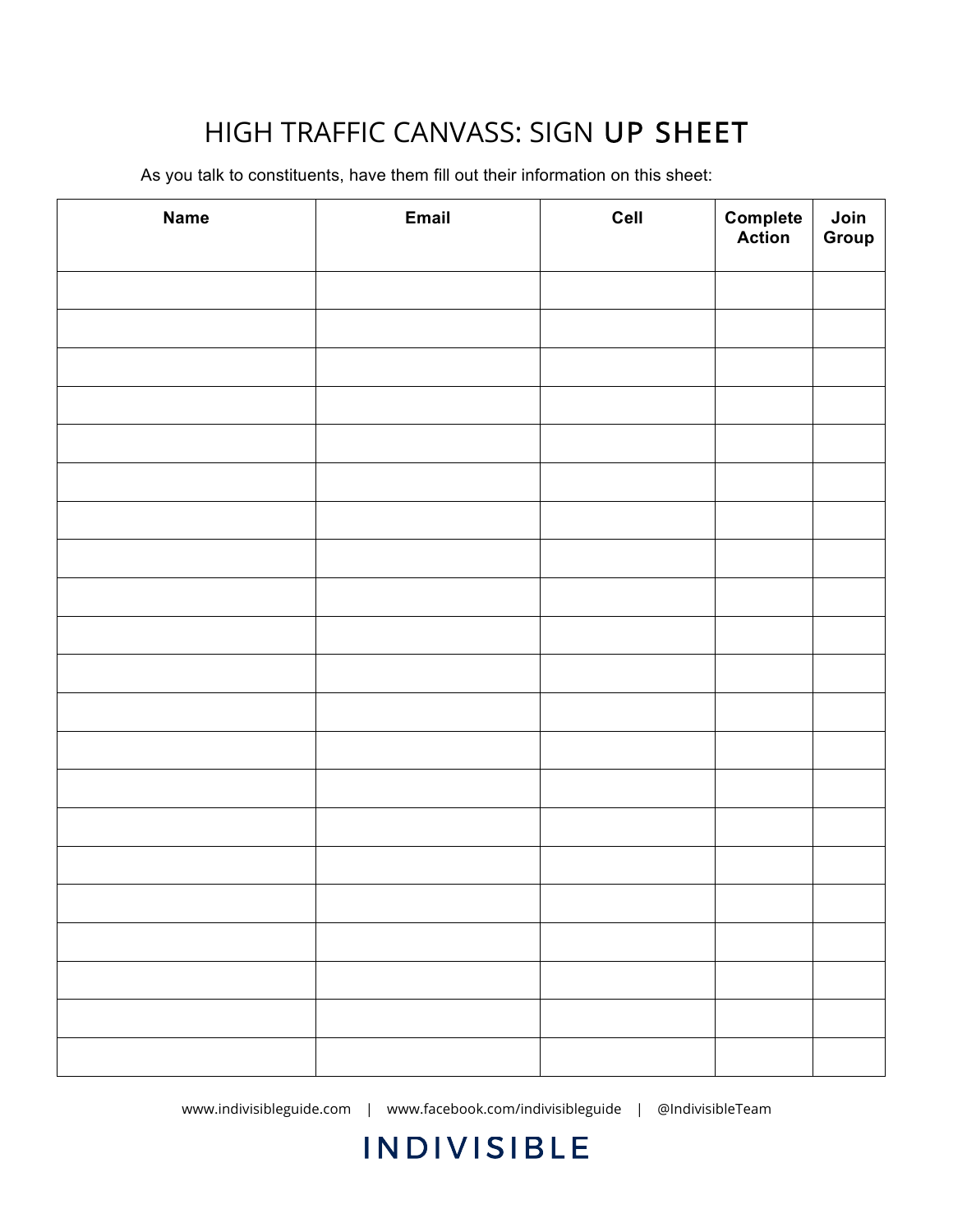## DOOR TO DOOR CANVASS: TALLY SHEET

Name \_\_\_\_\_\_\_\_\_\_\_\_\_\_\_\_\_\_\_\_\_\_\_\_\_\_\_\_\_\_\_\_\_\_\_\_\_\_\_\_\_\_\_\_\_\_\_\_\_\_\_\_\_\_\_

Email \_\_\_\_\_\_\_\_\_\_\_\_\_\_\_\_\_\_\_\_\_\_\_\_\_\_\_\_\_\_\_\_\_\_\_\_\_\_\_\_\_\_\_\_\_\_\_\_\_\_\_\_\_\_\_

Phone Number **Example 20** 

| <b>Doors Knocked</b> | <b>People Talked To</b> | <b>Volunteers Recruited</b> |
|----------------------|-------------------------|-----------------------------|
|                      |                         |                             |
|                      |                         |                             |
|                      |                         |                             |

What is a good story from your time canvassing?

How was your location? Was there a lot of foot traffic? Would you recommend it for the future?

When will you next join us for an event?

www.indivisibleguide.com | www.facebook.com/indivisibleguide | @IndivisibleTeam

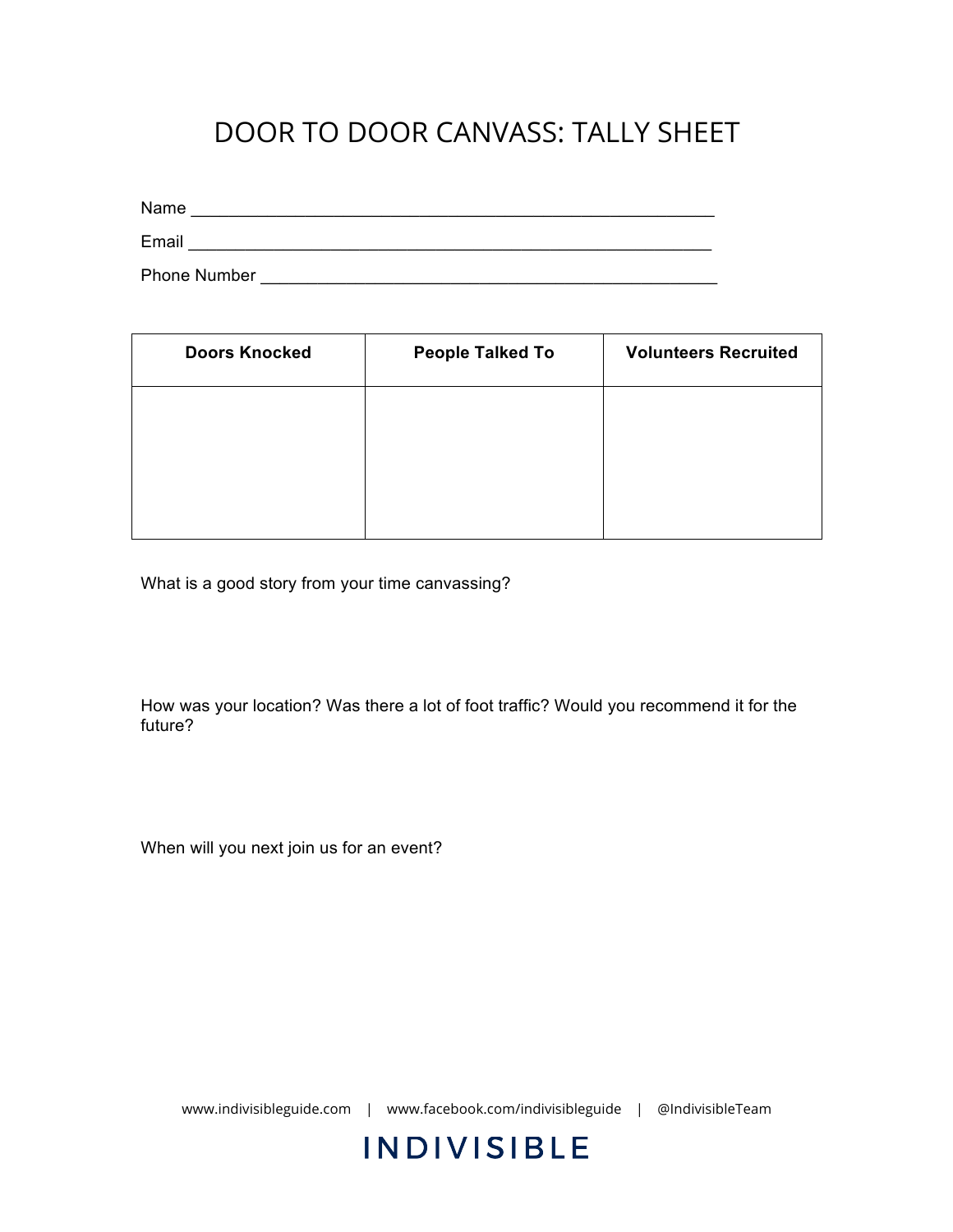# DOOR TO DOOR CANVASS: HOW TO

### **OVERVIEW**

Door to door canvassing is one of the most effective tactics organizers have in their toolbox. Indivisible groups will be canvassing during August Recess, ideally in neighborhoods close to district offices themselves, and talking to fellow constituents about the vote their MoC took on the ACA repeal, asking them make calls to their MoC and to join Indivisible if they seem enthusiastic, and leaving flyers with everyone.

### DOOR TO DOOR CANVASSING HOW TO

The below references flyers, scripts and tracking sheets, all of which will come out just before the start of the Recess and can be found at

https://www.indivisibleguide.com/resources/organizing/.

- 1. **Come prepared.** Grab a clipboard, a pen, water and snacks to get you through your shift.
	- o Flyers
	- o Script
	- o Map or phone with GPS
	- $\circ$  Clipboard with a sign-up sheet for your group
	- o Pens
	- o Water and snacks
	- o A gallon ziploc bag for wet weather (canvassing during wet weather has even better contact rates; everyone's home) that you can fit your clipboard and flyers in is nice, too.
	- o Weather gear! Do you need sunscreen? A poncho? Sunglasses?
	- o Comfortable shoes
- 2. **Get your packet.** Your packet will include a script, a map of the area you're canvassing in and flyers to leave at the door. Take a few moments to familiarize yourself with the materials.
- 3. **Map out your route.** Take a few moments to look at the area you're going to and map out your route so that you're not going around unnecessarily in circles. It's smart to start on one side of a street and do that whole side, and then do the other side.
- 4. **Start knocking!** Drive to your turf and go up to the first door. Your first door may feel intimidating, but remember you're talking to your neighbors! Take a deep breath, smile and start knocking.
- 5. **Begin your conversation with an introduction.** Start off your conversation by introducing yourself and explaining why you're stopping by. Try to use context clues to build a quick connection. For example, if you see a sticker for the local public school, you bring up how you or your children went there.
- 6. **Don't spend time with people who don't agree with you.** Our goal is to generate calls, sign up new members and educate folks about their MoCs vote; and only 16% of people approve of Trumpcare. No need to spend time with folks who don't agree, you have better things to do. If someone starts to really disagree, it's OK to end the conversation quickly with "I guess we'll agree to

www.indivisibleguide.com | www.facebook.com/indivisibleguide | @IndivisibleTeam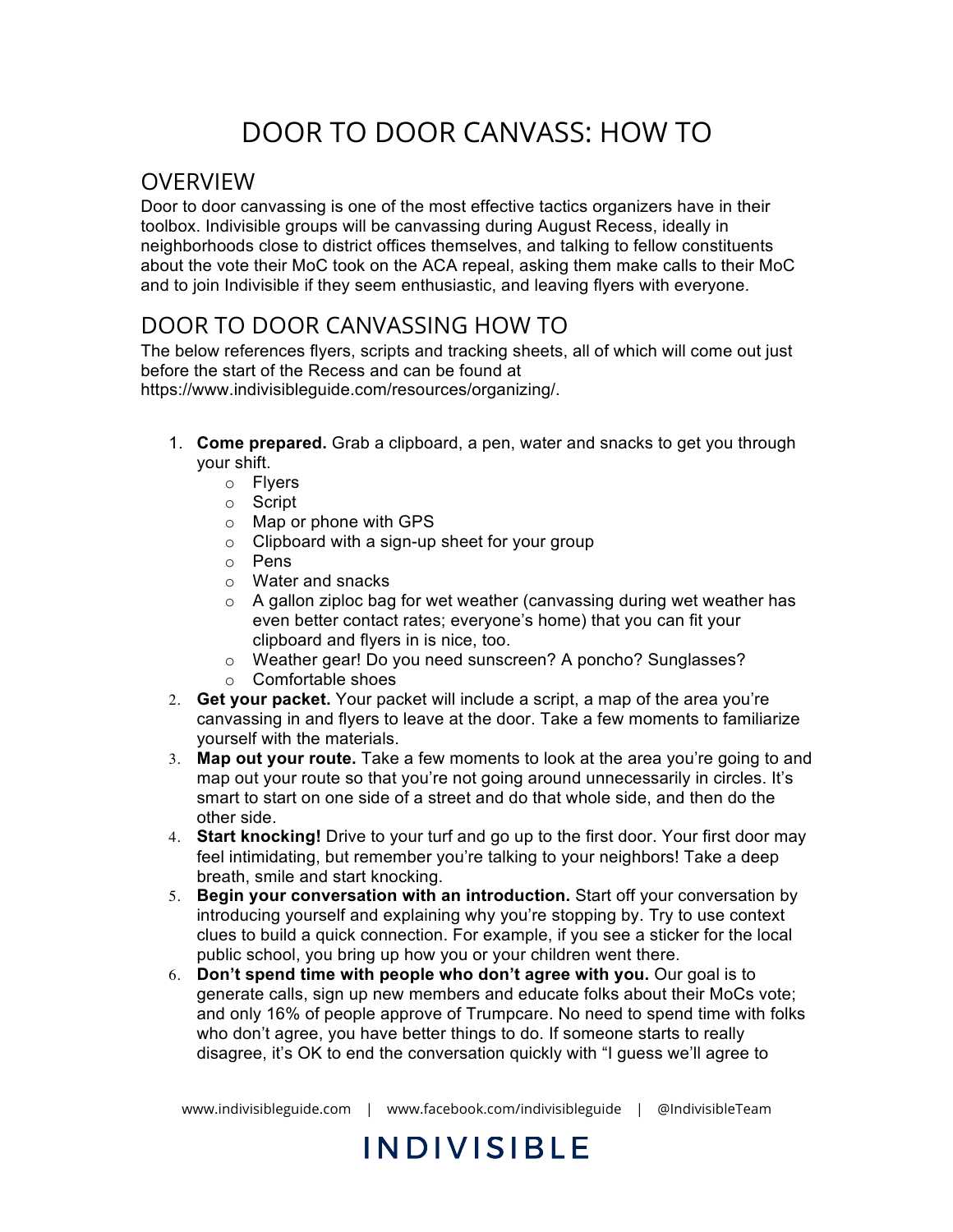disagree," or "OK, sounds like we're on opposite sides of this, and we can both get on with our day!" No need to draw things out!

- 7. **Follow the script, but put it in your own voice.** Make sure you're hitting all the points in the script, but this is a conversation so feel free to put it in your own voice. As important as our talking points are, what matters most is *your* story or perspective as a constituent, and as a neighbor.
- **8. Leave literature.** Whether or not someone is home, you should leave behind the literature about your MoC. Roll it up and put it in the door handle, or behind the screen door. Just don't put it in the mailbox—that's against the law.
- 9. **Mark down the result of the conversation.** Using your tally sheet, keep track of the results of your conversation. Make sure to collect the contact information of anyone you canvass who wants to get involved with your group.

#### DOS AND DON'TS

| Do                                                                                                                                                                                                                                                                                                                                                                                                                                            | Don't                                                                                                                                                                                                                                                                                                                                                                                                                                                                                                                                 |  |
|-----------------------------------------------------------------------------------------------------------------------------------------------------------------------------------------------------------------------------------------------------------------------------------------------------------------------------------------------------------------------------------------------------------------------------------------------|---------------------------------------------------------------------------------------------------------------------------------------------------------------------------------------------------------------------------------------------------------------------------------------------------------------------------------------------------------------------------------------------------------------------------------------------------------------------------------------------------------------------------------------|--|
| Have fun!<br>Get through your whole map,<br>whether it's one block or several.<br>Use the script, but put it in your<br>٠<br>voice.<br>Be polite to everyone even if they<br>disagree with you. Keep it positive.<br>Keep it local-let folks you're<br>talking to know you live nearby and<br>have the same MoCs.<br>Leave a flyer at the door if no one<br>is at home.<br>Tweet photos of you canvassing to<br>your MoC and @indivisibleteam | Don't put literature in mailboxes-<br>$\bullet$<br>this is against the law!<br>Don't get into arguments or be<br>$\bullet$<br>rude. Remember you represent<br>Indivisible and your entire group.<br>But don't spend time with people<br>who don't agree with you!<br>Don't go inside a house or<br>$\bullet$<br>approach any houses that make<br>you feel uncomfortable for any<br>reason.<br>Don't give up if it's raining. This is<br>$\bullet$<br>actually one of the best times to<br>canvass because a lot of folks are<br>home. |  |

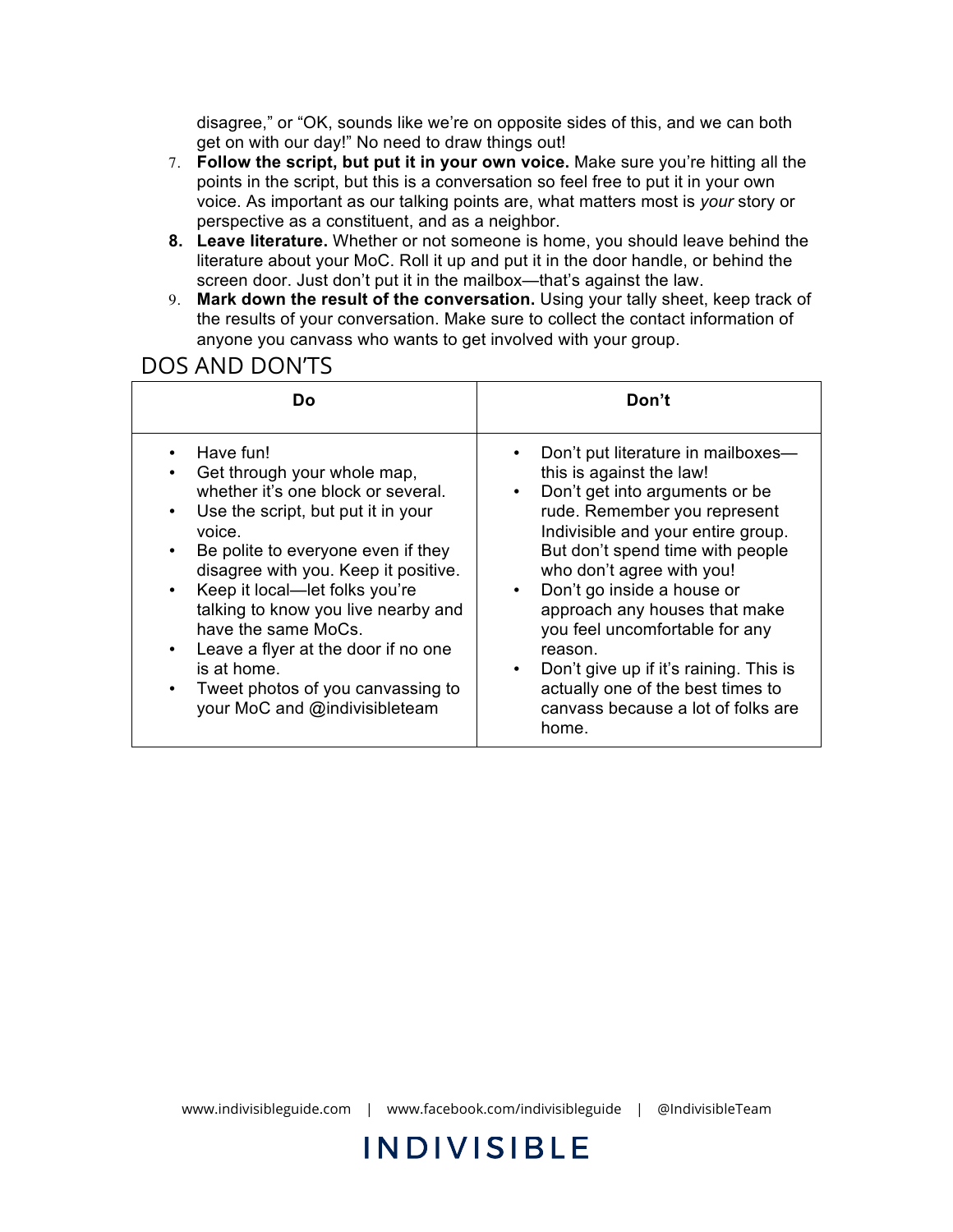## DOOR TO DOOR CANVASS: SCRIPT

My name is *your name* and I'm a group member of *Indivisible group name*. I'm out here today because I'm from *insert city/town* and wanted to let fellow constituents know about how *MoC's name* voted on the recent TrumpCare bill.

#### **If your MoC voted yes on TrumpCare**

[MoC Name] voted in favor of this bill. That means instead of standing with you, your MoC stood with Trump, Mitch McConnell, and the billionaires who would have gotten massive tax cut as a result of the bill. [S/he] chose to endanger your care, plain and simple. We're going to be holding the Senate's TrumpCare supporters accountable for their votes by ending their careers.

#### **If your MoC voted no on TrumpCare**

[MoC Name] voted against this bill. That means your MoC stood with you and stood up against Trump, Mitch McConnell, and the billionaires who would have gotten a massive tax cut as a result of the bill. They chose to listen to their voters, but our work isn't done. As long as Congress is willing to consider a bill like TrumpCare, we need to keep up pressure on all of our representatives to remind them that we should never get this close to losing our health care again.

#### **Ask 1: Can you commit to calling [MoC Name] today to tell them how you felt about their TrumpCare vote?**

*If yes:* Great, your voice will make a real difference! You can find more information on this flyer and it includes a script to call the office. [*Hand flyer]*

*If maybe:* We defeated TrumpCare in July thanks to an outpouring of constituent pressure. Your call will make a really big difference and only takes a few minutes. Can we count on you to hold your MoC accountable? [*Hand flyer]* 

*If no/in favor of Trumpcare:* Thanks so much for your time. Have a good day.

#### **Ask 2: We need more folks like you who care about their community to join our Indivisible group. Can we count on you to join us for our next event?**

*If yes:* Great, we're really excited to have you join our group! Can you write down your name, number and email on this sign up sheet so that we can follow up about our next events?

*If maybe:* Our group has been making a big difference already and we would really benefit to having more folks on board. Can you write down your name, number and email so that we can let you know about the next event in case you can make it?

*If no/in favor of Trumpcare:* Thanks so much for your time. Have a good day.